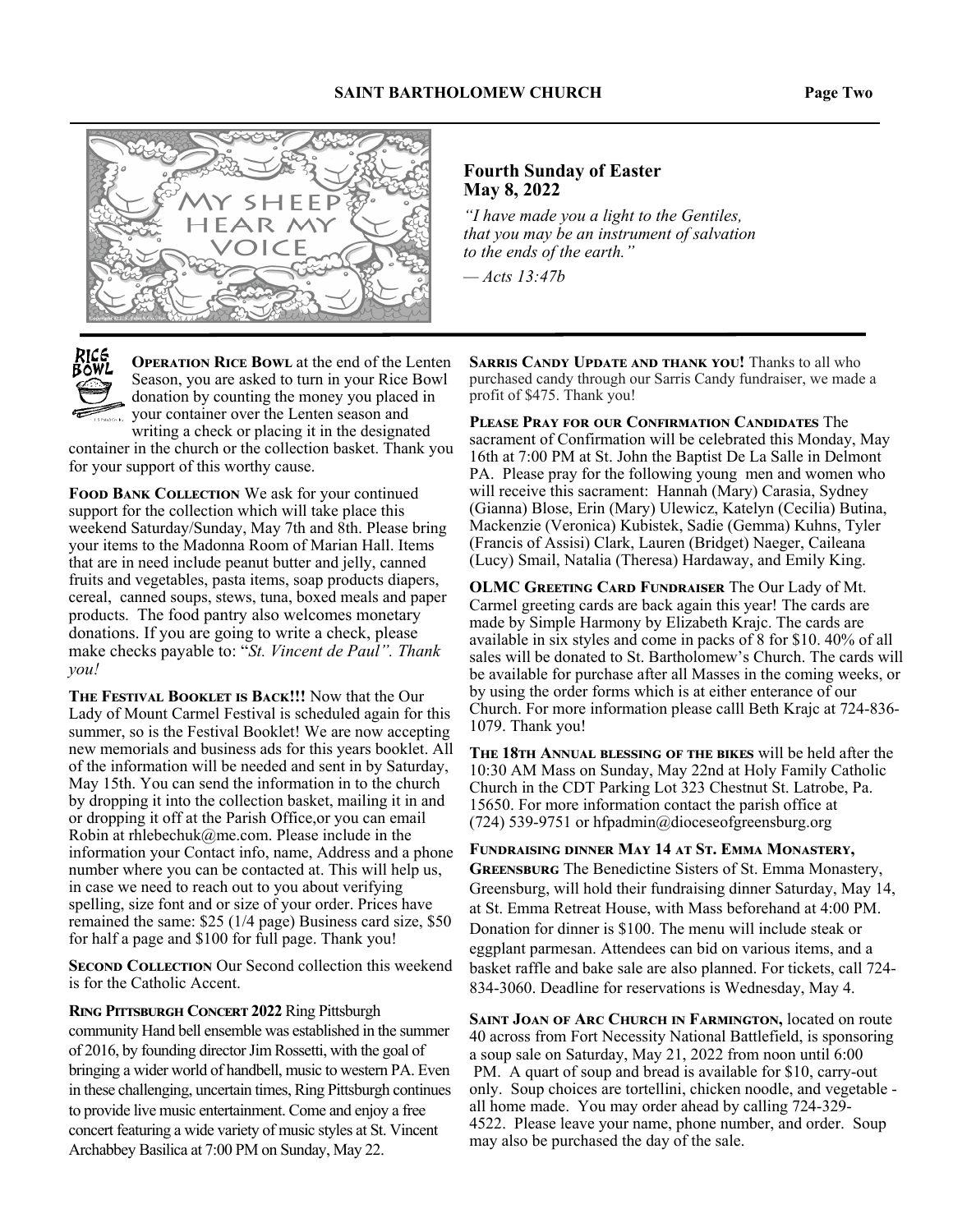# \$6,500 CASH GIVE-A-WAY

**Benefits The Crabtree Fireworks** 

WINNING NUMBERS TAKEN FROM THE 7:00 P.M. PICK-3 PA DAILY EVENING LOTTERY ON:

## **SATURDAY JULY 30, 2022**

Not responsible for typographical errors. Bonus number does not qualify. Void after 30 days Not responsible for typographical errors. Bonus number does not duality. Void after to days.<br>All unsold tickets become property of Mt. Carmel Festival, Crabtree, PA. \$100.00 to seller of the winning ticket. Must sell minimum of 25 tickets to qualify - Stubs must be returned by 07/24/22. Winnings awarded in compliance with IRS Notice 1340.

Tickets compliments of: Clement L. Pantalone Funeral Home

**DONATION: \$10.00 THANK YOU!** 

PARISHES TO HOST GOLE OUTING JUNE 11 IN APOLLO St.

James Parish, Apollo, and Our Lady, Queen of Peace Parish, East Vandergrift, will host a golf outing Saturday, June 11, at the Links at Spring Church, Apollo. Registration will be 6:30- 7:45 AM. with an 8:00 AM. shotgun start. Cost, which includes greens fees, food and drink, is \$85 if registered by May 13, \$100 after May 13 (cash or check only). Contests will include longest drive, longest putt, closest to the pin and more. To register, send checks payable to either parish (memo notation: golf outing) to 109 Owens View Ave., Apollo, PA 15613. For information, call or text 313-600-0730 or 724-600- 4290.

#### *Fiscal Year July 1, 2021 to June 30, 2022 May 1, 2022*

|                                                                                                                                                                                                                                                                                                                                      | 3984.25 |
|--------------------------------------------------------------------------------------------------------------------------------------------------------------------------------------------------------------------------------------------------------------------------------------------------------------------------------------|---------|
|                                                                                                                                                                                                                                                                                                                                      | 283.00  |
|                                                                                                                                                                                                                                                                                                                                      |         |
|                                                                                                                                                                                                                                                                                                                                      | 922.21  |
| Total Offertory Collection Amount \$                                                                                                                                                                                                                                                                                                 | 5190.46 |
|                                                                                                                                                                                                                                                                                                                                      | 20.00   |
| Ascension $\ldots$ $\ldots$ $\ldots$ $\ldots$ $\ldots$ $\ldots$ $\ldots$ $\ldots$ $\ldots$ $\ldots$ $\ldots$ $\ldots$ $\ldots$ $\ldots$ $\ldots$ $\ldots$ $\ldots$ $\ldots$ $\ldots$ $\ldots$ $\ldots$ $\ldots$ $\ldots$ $\ldots$ $\ldots$ $\ldots$ $\ldots$ $\ldots$ $\ldots$ $\ldots$ $\ldots$ $\ldots$ $\ldots$ $\ldots$ $\ldots$ |         |
|                                                                                                                                                                                                                                                                                                                                      | 15.00   |
|                                                                                                                                                                                                                                                                                                                                      | 75.00   |

Envelopes Mailed 393 ● Envelopes Returned 105

*Thank you for your generous financial support* 

| <i>DLA Goal:</i>         | \$30,760 |
|--------------------------|----------|
| DLA Amount as of 4/23/22 | \$31,025 |

#### **Festival Ticket**

St. Bartholomew Festival ticket is now available for purchase or if you would like to sell some. Each ticket is \$10 a piece. You can call the Parish Office at 724-834-0709 if you are interested. There are only a few tickets left. New festival ticket coming soon!!!

PLEASE KEEP IN YOUR PRAYERS THOSE ON SAINT BART'S SICK LIST: Mary Aleandri, Joanne Adams, Linda Blum, Vickie Butchko, Mary Butina, James Bushey, Mary Beth Cox, David DeMatto, Alanno Derito, Carolyn Falo, Anna Marie Lomack, Vera Miller, Chuck and Linda Pinazza, Garry Allen Pitchetti, Andy Philips, Mike Philips, Debbie Roskovensky, Don and Pat Tasser, Judy Weissbock,

**CORPUS CHRISTI PROCESSION JUNE 19 IN JEANNETTE This** year's Diocesan Corpus Christi procession is scheduled for Father's Day, Sunday, June 19. Please join Bishop Larry J. Kulick for Mass at 10:30 a.m. at Sacred Heart Parish, Jeannette. A solemn Eucharistic procession to Ascension Parish, Jeannette, will follow, where Benediction and Reposition of the Blessed Sacrament will occur. Refreshments and fellowship will follow in Mersinger Hall.

CARD PARTY MAY 19 AT IMMACULATE CONCEPTION PARISH, **IRWIN** They will hold a card party with basket raffles pn Thursday, May 19, in Our Lady's Plaza. Doors will open at 6:00 PM and a light dinner will be served. Guests can bring their own cards or games. Tickets are \$12 and can be purchased at the parish office or by calling 724-863-9550.

SANCTUARY CANDLE...burning in memory of The Living and Deceased of Our Parish.

**OUR LADY OF MOUNT CARMEL CANDLE ....burning in** the memory of Mary Jane Govogri by Barbara Pushic.

**SACRED HEART CANDLE....burning in memory of The** Living and Deceased of Our Parish.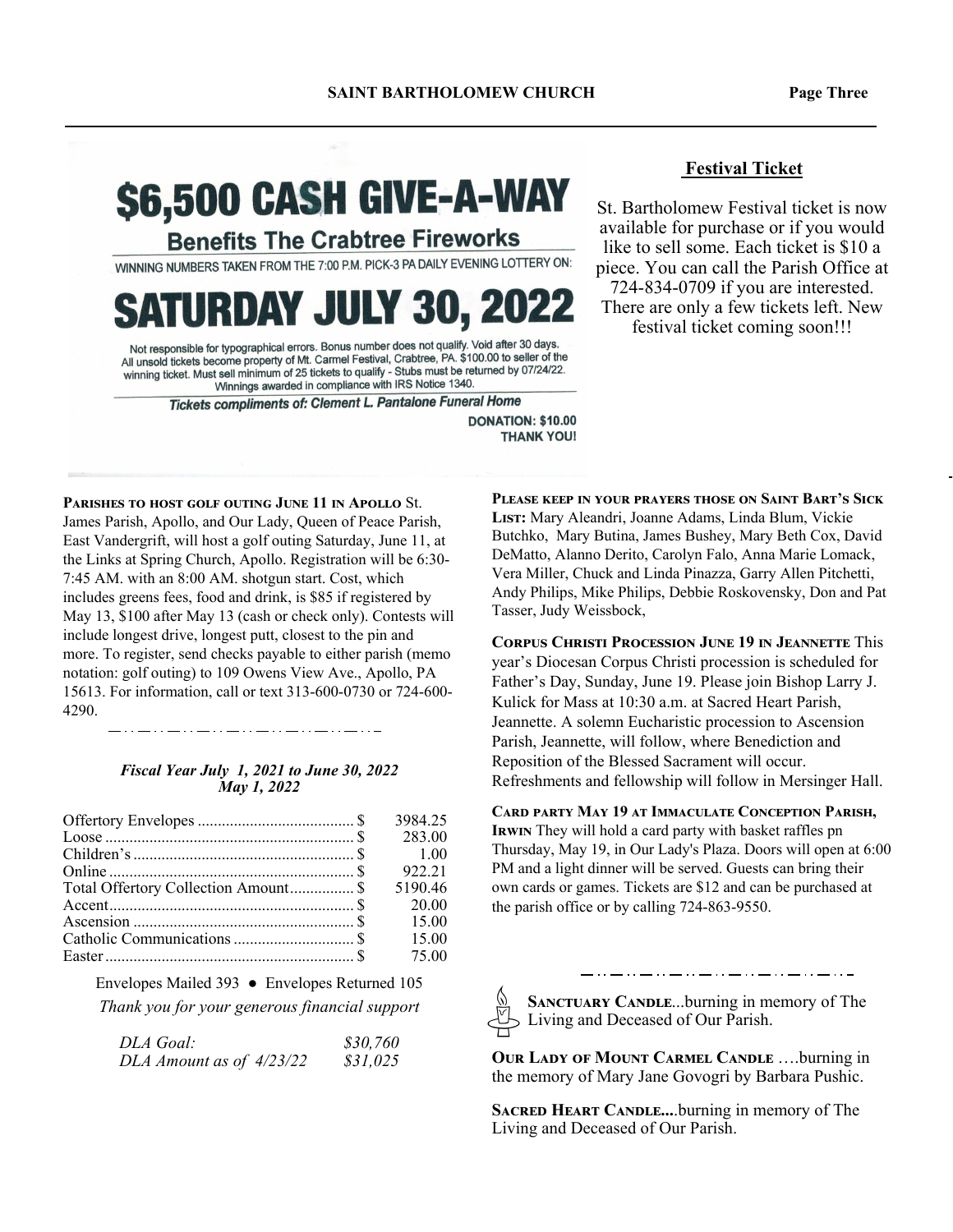#### Sunday, May 8 – May 14 , 2022

| SunMass, 8:00 AM, Church                          |
|---------------------------------------------------|
| May Crowning, 10:30 PM, Church                    |
| Bingo, 6:00 PM, Marian Hall                       |
| Mon Support Group, 6:30 PM, Madonna Room          |
| Tues Choir Rehearsal 6:30 PM -7:30 PM, Choir Loft |
| Sat Mass, 5:00 PM, Church                         |

**Food Pantry Collection** We ask for your continued support for the upcoming collection which will take place on Saturday/Sunday May 7th and 8th. Please, bring your items to the Madonna Room in Marian Hall. Items that are in need include peanut butter and jelly, canned fruits and vegetables, pasta items, soap products, diapers. cereal, canned soups, stews, tuna, boxed meals and paper products. The food pantry also welcomes monetary donations. If you are going to write a check, please make payable to: "*St. Vincent de Paul".* 

## Liturgical Roles

Mass Date Altar Ministers of & Time Servers Holy Communion Lector **CHECK YOUR SCHEDULES ON ST. BART'S WEBSITE www.stbartholomewcrabtree.org** 

| 5/14/22<br>5:00 PM  | <b>B.</b> Pigza<br>S. Pigza    | A. Giunta    | G. Yanity   |
|---------------------|--------------------------------|--------------|-------------|
| 5/15/22<br>8:00 AM  | N. Heinnickel<br>R. Ebersole   | J. Pagano    | K. Dominick |
| 5/15/22<br>10:30 AM | <b>J/A Stofko</b><br>S. Stofko | J. Ziegenfus | K. Hayden   |

#### **A FORETASTE OF PARADISE**

 Throughout Easter Time, the Church rejoices with Jesus, risen from the dead. Our readings on this Fourth Sunday of Easter celebrate our instinct to come together in joy, worshiping in church. While private prayer nourishes our individual relationship with the Lord, community prayer is a foretaste of paradise. The book of Revelation depicts a "great multitude" worshiping God "day and night in his temple." Our churches on Easter Sunday often reflect this happy multitude, filling the pews to bursting. Four Sundays into the festive season, we are encouraged to keep praising God together. In the Acts of the Apostles, Paul and Barnabas demonstrate their instinct to worship with their faith community each Sabbath, dutifully taking their seats in the synagogue. In the Gospel, Jesus calls us his sheep and reminds us why coming together as a flock is so important: uniting in community, we imitate the unity of God.